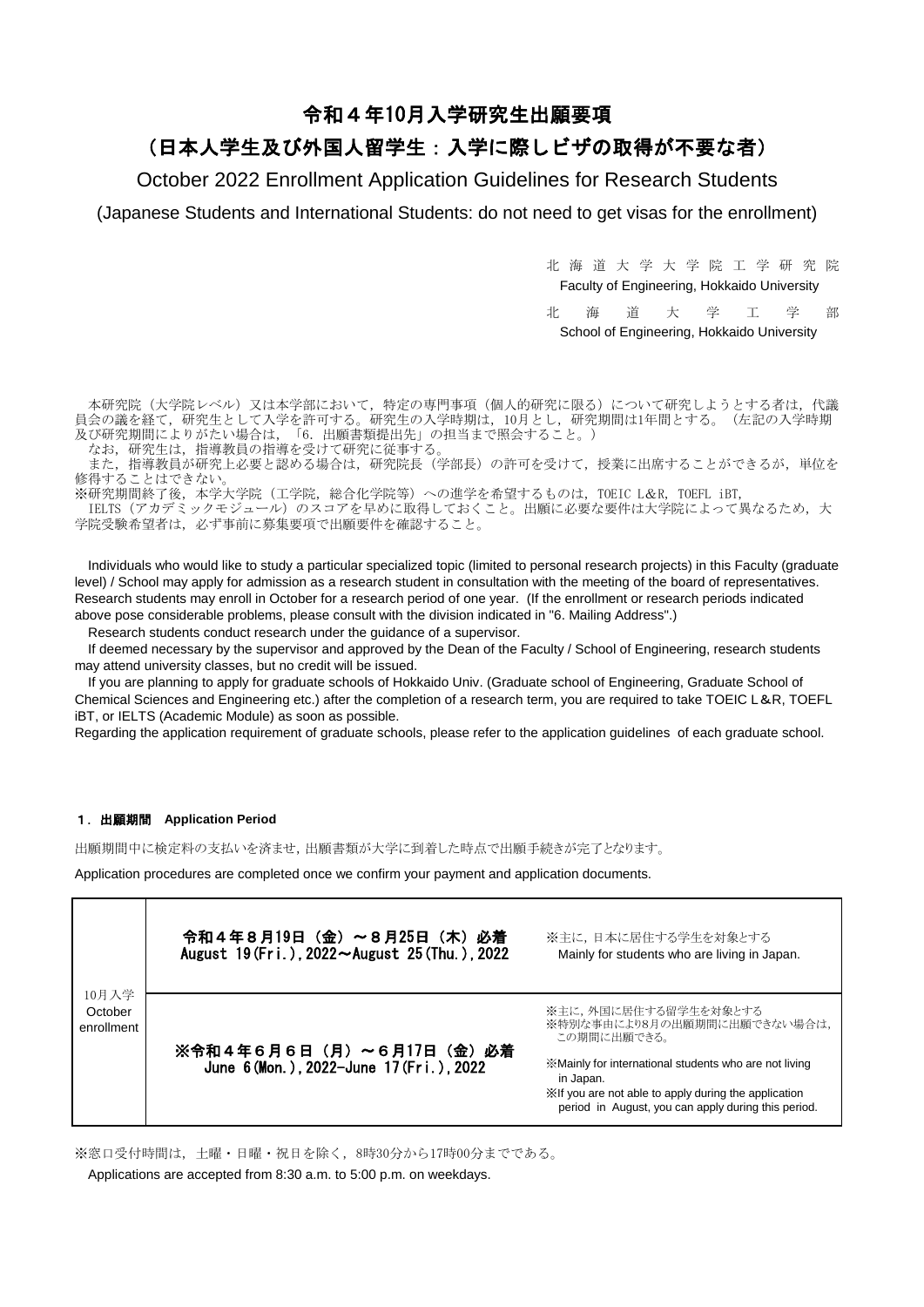#### 2.出願手順 **Application Procedures**

①下記のウェブサイトを参考に,指導を希望する教員に連絡し,受入の内諾を得る。

https://www.eng.hokudai.ac.jp/graduate/division/faculty/

②「内諾」を得たら、8**月4日(木)**までに工学系事務部教務課大学院担当(k-gakuin@eng.hokudai.ac.jp)にメールをする。 ③「研究生入学願書」の所定の欄に指導予定教員及び部門長(コース長)の確認印を受ける。

④検定料をインターネット出願サイトにて支払う。検定料支払確認メールを印刷し,他の出願書類とともに出願書類一式を 「6.出願書類提出先」に「1.出願期間」の期間中に必着するよう郵送する。出願期間初日は10時00分から,最終日は 17時00分まで支払いが可能。(詳細は,「4.費用について①検定料」を参照。

※入学の可否(入学が認められた者については,入学に必要な手続きの案内を含む)については,9月下旬までに通知する。 願書の住所に変更がある場合は「6.出願書類提出先」の担当まで申し出ること。(6月の出願期間に出願した者におけ る入学の可否については,7月下旬までに通知する。)

①Refer to the website below, contact your prospective supervisor, and get the consent of acceptance from him/her. (English) https://www.eng.hokudai.ac.jp/english/division/index.php

②After getting the consent of acceptance from your prospective supervisor, send an email to " 6.Mailing Address " by **August 4** to inform us of it.

③Fill in the required information on the Application for Research Student and ask your prospective supervisor and division director (course director) to sign and return the completed form with their signatures and seals.

- ④Pay examination fee through our application website. Once you receive the form (scanned copy) via email, send all the required documents to "6. Mailing Address" via post mail within the application period. Payment can be made through the application website from 10:00 a.m. of the first day to 5:00 p.m. of the last day of the application period. (For details, please refer to "4.Expenses ①Examination fee")
- ※The result of application will be announced to the applicants by the end of September. For those who get permission of the enrollment will also receive the information for the required procedures. Please inform to "6. Mailing Address" when you change your "Current Address" written in your Application. (The result of application will be announced to the applicants by the end of July for those who apply during the period of June.)

## 3.出願書類 **Application Materials**

 全ての書類は,日本語または英語で書かれていなければならない。証明書等書類の原本が日本語又は英語以外の言語で書かれ ている場合は,公的な和訳又は英訳の原本を添付しなければならない。

All documents must be written in Japanese or English. If the original document is written in another language, an original of Japanese or English official translation with official seal must be attached.

|                                      | 出願書類<br>Document                                                                       | 摘要<br>Instructions                                                                                                                                                                                                                                                                                                                                                                                                                                                                                                                                                                                                                                                                          |
|--------------------------------------|----------------------------------------------------------------------------------------|---------------------------------------------------------------------------------------------------------------------------------------------------------------------------------------------------------------------------------------------------------------------------------------------------------------------------------------------------------------------------------------------------------------------------------------------------------------------------------------------------------------------------------------------------------------------------------------------------------------------------------------------------------------------------------------------|
| 全員提出<br>Required for<br>all students | 研究生入学願書・履歴書<br>Application for Research Student, Curriculum<br>Vitae                   | ・本学所定の様式に記入し,提出すること。<br>・出願前に必ず指導予定教員の承諾を得ること。<br>. Complete and submit the university's prescribed forms.<br>· Be sure to obtain consent of acceptance from your prospective<br>supervisor before applying.                                                                                                                                                                                                                                                                                                                                                                                                                                                                                |
|                                      | 卒業・修了(見込)証明書〔原本〕<br>Certificate of (expected) graduation/<br>completion [The original] | 【中国以外の教育機関出身の出願者】<br><applicants a<br="" are="" expected="" from="" graduate="" graduated="" to="" who="">university in any country/region other than China&gt;</applicants>                                                                                                                                                                                                                                                                                                                                                                                                                                                                                                                |
|                                      |                                                                                        | ・本学工学院(工学研究科)及び工学部出身者は提出不要。<br>・外国人留学生は発行機関が原本証明した学位記のコピーによる<br>提出も可とする。<br>・卒業・修了見込証明書を提出した者は、入学が許可された場合,<br>入学手続き時に卒業・修了証明書が必要になるため予め用意する<br>こと。<br>・証明書の原本が日本語又は英語以外の言語で書かれている場合<br>「当該言語で書かれた証明書の原本」と「公的な和訳又は<br>は.<br>英訳の原本」の両方を添付すること。                                                                                                                                                                                                                                                                                                                                                                                                                                                |
|                                      |                                                                                        | . Not required for graduates of Graduate School/ Faculty/ School of<br>Engineering, Hokkaido University.<br>. A photocopy of the diploma, certified as original by the issuing<br>institution, is acceptable.<br>. If you submit a certificate of expected graduation at the time of<br>application, you need to submit a certificate of graduation at the<br>time of admission procedure. Please prepare it before admission.<br>. If the transcript is issued in a language other than Japanese or<br>English, please submit the original transcript in your native<br>language and the original Japanese or English translation certified<br>by an issuing institution or public notary. |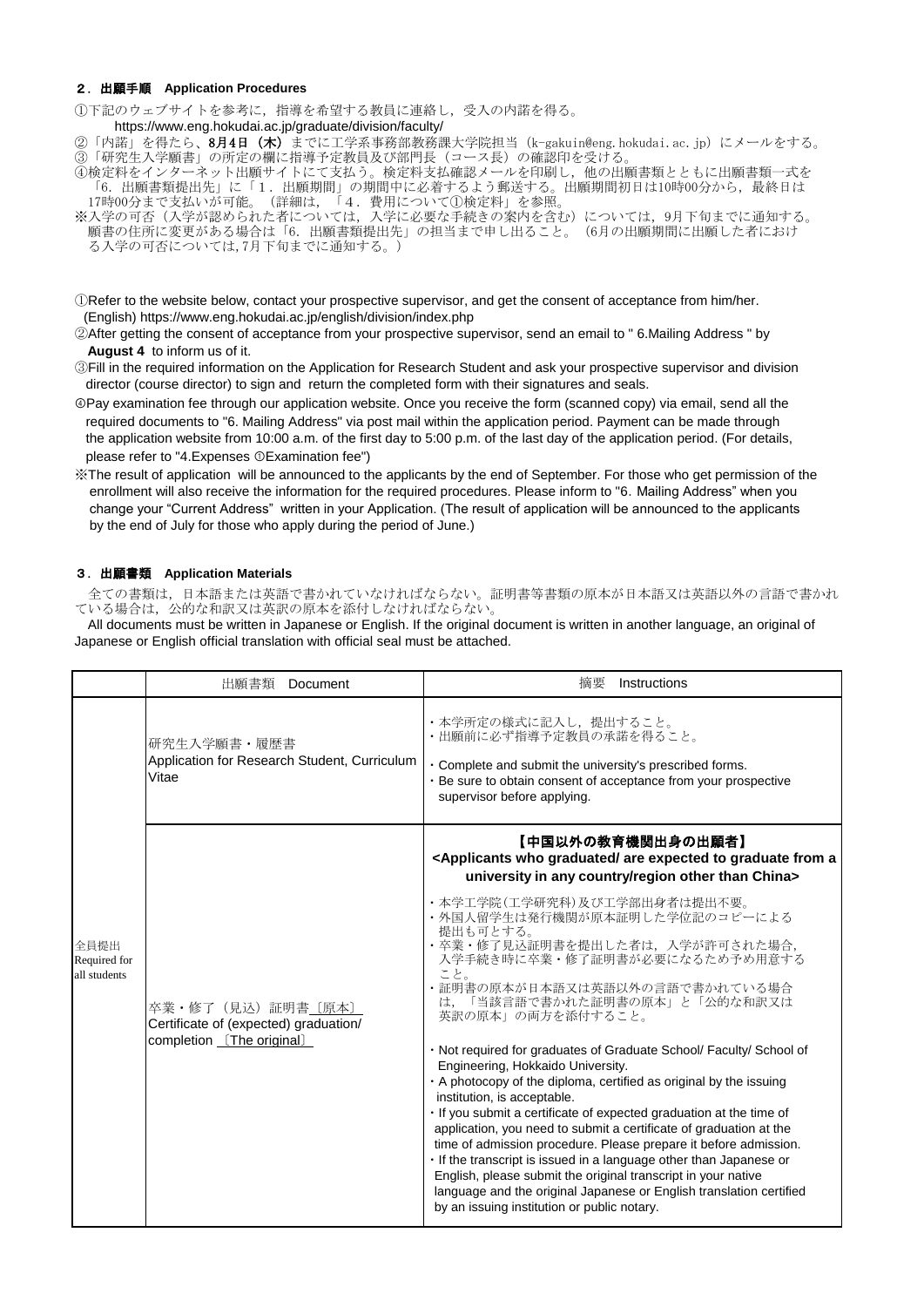|                                      |                                                                                         | 【中国の教育機関出身の出願者】<br><applicants are="" expected="" from<br="" graduate="" graduated="" to="" who=""><b>Chinese University&gt;</b></applicants>                                                                                                                                                                                                                                                                                                                                                                                                                                         |
|--------------------------------------|-----------------------------------------------------------------------------------------|---------------------------------------------------------------------------------------------------------------------------------------------------------------------------------------------------------------------------------------------------------------------------------------------------------------------------------------------------------------------------------------------------------------------------------------------------------------------------------------------------------------------------------------------------------------------------------------|
| 全員提出<br>Required for<br>all students | 卒業・修了(見込)証明書〔原本〕<br>Certificate of (expected) graduation/<br>completion [The original]  | • 出願時に大学等を卒業している者は、中国教育部学位与研究生<br>教育発展中心 (CDGDC) が発行する学位の認証書 (中国語) を<br>申請し、印刷したものを提出すること。<br>CDGDCアドレス: http://www.cdgdc.edu.cn/<br>・出願時に大学等に在学中の者は、CHSI (China Higher Education<br>Student Information and Career Center) が発行する、英語に<br>よる「Online Verification Report (学籍在线验证报告)」を<br>申請し,印刷したものを提出すること。<br>CHSI $\mathcal{T}$ $\mathcal{F}$ $\mathcal{V} \times$ : https://www.chsi.com.cn/<br>※CDGDC 及びCHSIの証明書発行には時間がかかる場合があるので,<br>時間に余裕を持って請求すること。<br>・CHSI発行の「Online Verification Report (学籍在线验证报<br>告)」を提出した者は、入学が許可された場合、入学手続き時<br>にCDGDC発行の学位の認証書(中国語)が必要になるため予め<br>用意すること。 |
|                                      |                                                                                         | ● Applicants who already graduated<br>Necessary documents: Online verification diploma from CDGDC<br>Please go to the website中国教育部学位与研究生教育発展中心<br>(CDGDC) http://www.cdgdc.edu.cn/<br>and apply for an online verification diploma in Chinese (English report<br>is unavailable), and submit the photocopy of it.<br>● Applicants who are expected to graduate<br>Necessary documents: Online verification report of student record<br>from CHESICC<br>Please go to the website全国高等学校学生信息諮詢与就業指導中心                                                                                    |
|                                      |                                                                                         | (CHESICC) https://www.chsi.com.cn/en/,<br>and apply for an online verification report (学籍在线验证报告) of<br>student record in English, and submit the photocopy of it.<br>*Please apply for it well in advance as it may take about one month.                                                                                                                                                                                                                                                                                                                                             |
|                                      |                                                                                         | If you submit "Online verification report of student record"<br>in Chinese issued by CHESICC" at the time of application,<br>you need to submit "Online verification diploma" in Chinese<br>issued by CDGDC at the time of admission procedure.<br>Please prepare it before admission.                                                                                                                                                                                                                                                                                                |
|                                      | 検定料支払完了通知のコピー<br>Photocopy of Notice of Completion of<br><b>Examination Fee Payment</b> | ・検定料納付後に登録したメールアドレスに届く<br>「支払完了通知」をプリントアウトしたものを提出。<br>· 「4. 費用について①検定料」を参照すること。<br>・文部科学省国費外国人留学生は不要。<br>· Submit the photocopy of the e-mail "Notice of Completion of<br>Examination Fee Payment" which you will receive after the<br>payment.<br>· Please refer to "4. Expenses 1 Examination fee".<br>. Not required to Japanese Government (MEXT) Scholarship<br>Student.                                                                                                                                                                                                         |
|                                      | 研究計画書<br>Research plan                                                                  | ・本学所定の様式に日本語または英語で記入し,提出すること。<br>Fill out the university's prescribed forms in Japanese or English<br>and submit it.                                                                                                                                                                                                                                                                                                                                                                                                                                                                  |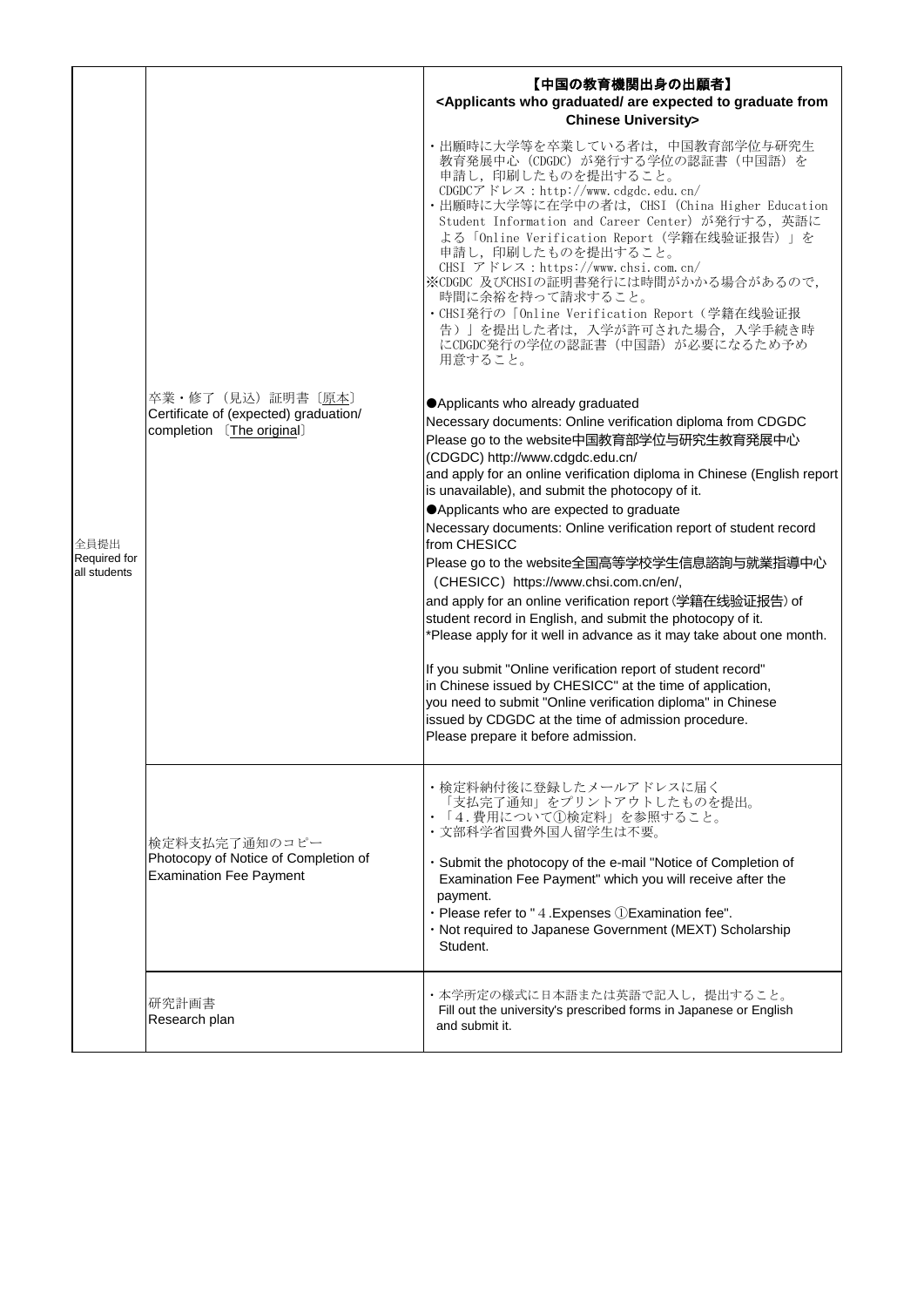| 全員提出<br>Required for<br>all students | 学部成績証明書及び大学院成績証明書〔原<br>本〕<br>Transcripts of Bachelor's course and Master's<br>course [The originals]                                                                                                                                             | 【中国以外の教育機関出身の出願者】<br><applicants a<br="" are="" expected="" from="" graduate="" graduated="" to="" who="">university in any country/region other than China&gt;<br/>・本学工学院(工学研究科)及び工学部出身者は提出不要。<br/>・出願時に卒業・修了見込であった者は、入学が許可された場合,<br/>入学手続き時に最終版が必要になるため入学までに必ず最終版を<br/>用意すること。<br/>・証明書の原本が日本語又は英語以外の言語で書かれている場合<br/>「当該言語で書かれた証明書の原本」と「公的な和訳又は<br/>は.<br/>英訳の原本」の両方を添付すること。<br/>. Not required for graduates of Graduate School/ Faculty/ School of<br/>Engineering, Hokkaido University<br/>· If you are not graduated at the time of application, you need to<br/>submit the final version of transcript at the time of admission<br/>procedure. Please prepare it before admission.<br/>. If the transcript is issued in a language other than Japanese or<br/>English, please submit the original transcript in your native<br/>language and the original Japanese or English translation<br/>certified by an issuing institution or public notary.</applicants>                                                                                                                                                                                                                                                                                                                                                                                                                                                                                                                                                                                                                                                                                                                                                                                                                                                                                                                                                                                                                                                                                             |
|--------------------------------------|--------------------------------------------------------------------------------------------------------------------------------------------------------------------------------------------------------------------------------------------------|---------------------------------------------------------------------------------------------------------------------------------------------------------------------------------------------------------------------------------------------------------------------------------------------------------------------------------------------------------------------------------------------------------------------------------------------------------------------------------------------------------------------------------------------------------------------------------------------------------------------------------------------------------------------------------------------------------------------------------------------------------------------------------------------------------------------------------------------------------------------------------------------------------------------------------------------------------------------------------------------------------------------------------------------------------------------------------------------------------------------------------------------------------------------------------------------------------------------------------------------------------------------------------------------------------------------------------------------------------------------------------------------------------------------------------------------------------------------------------------------------------------------------------------------------------------------------------------------------------------------------------------------------------------------------------------------------------------------------------------------------------------------------------------------------------------------------------------------------------------------------------------------------------------------------------------------------------------------------------------------------------------------------------------------------------------------|
|                                      | 学部成績証明書及び大学院成績証明書<br>「原<br>平」<br>・CHSIへの申請日がわかる申請画面のコピー<br>Transcripts of Bachelor's course and Master's<br>course [The originals]<br>· Copy of CHESICC web application screen<br>showing the date you applied for issuance of<br>the transcript | 【中国の教育機関出身の出願者】<br><applicants are="" expected="" from<br="" graduate="" graduated="" to="" who=""><b>Chinese University&gt;</b><br/>• CHSI (China Higher Education Student Information and Career<br/>Center) が発行する英語による成績証明書を、CHSIから本学院<br/>(k-gakuin@eng.hokudai.ac.jp) あてに直接メールで送信する形で<br/>提出すること。<br/>CHSI アドレス: https://www.chsi.com.cn/<br/>※CHSIの証明書発行には時間がかかる場合があるので、時間に余裕<br/>を持って請求すること。<br/>・出願時に卒業・修了見込であった者は、入学が許可された場合,<br/>入学手続き時に最終版(中国の教育機関で卒業・修了後に発行<br/>された成績証明書によりCHSIが発行した成績証明書)が必要に<br/>なるため入学までに必ず用意すること。<br/>※2022年8月4日 (木) までにCHSIへ証明書発行を依頼した場合は,<br/>出願書類の提出期間までに届かなかった場合でも、出願書類とし<br/>て受理する可能性があります。それ以降に申請して出願期間に届<br/>かない場合は、書類不備として受理しません。CHSIへの申請日が<br/>分かるWeb画面のコピーを提出すること。<br/>· Please go to the website全国高等学校学生信息諮詢与就業指導<br/>中心(CHESICC) https://www.chsi.com.cn/en/, and apply for<br/>a verification report of transcript in English. (It costs 150 RMB)<br/>• The approved transcript is valid only when it is directly sent from<br/>CHESICC to the graduate school of engineering e-mail<br/>(k-gakuin@eng.hokudai.ac.jp) by the application deadline.<br/>Please apply for it well in advance as it may take about one<br/>month <math>(*)</math>.<br/>· If you are not graduated at the time of application, you need<br/>to submit the final version of transcript (transcript issued by<br/>CHESICC based on the transcript issued by Chinese University<br/>after your graduation or completion) at the time of admission<br/>procedure. Please prepare it before admission.<br/>X If you apply to CHESICC for issuance of the transcript by<br/>August 4,2022, your application documents may be accepted<br/>even if the transcript does not arrive at us by the application<br/>deadline. However, if you apply for it after August 5,2022,<br/>and it does not arrive at us by the deadline, your application<br/>will not be accepted.<br/>X Please submit a copy of CHESICC web application screen<br/>showing the date you applied for issuance of the transcript as<br/>a proof of your request.</applicants> |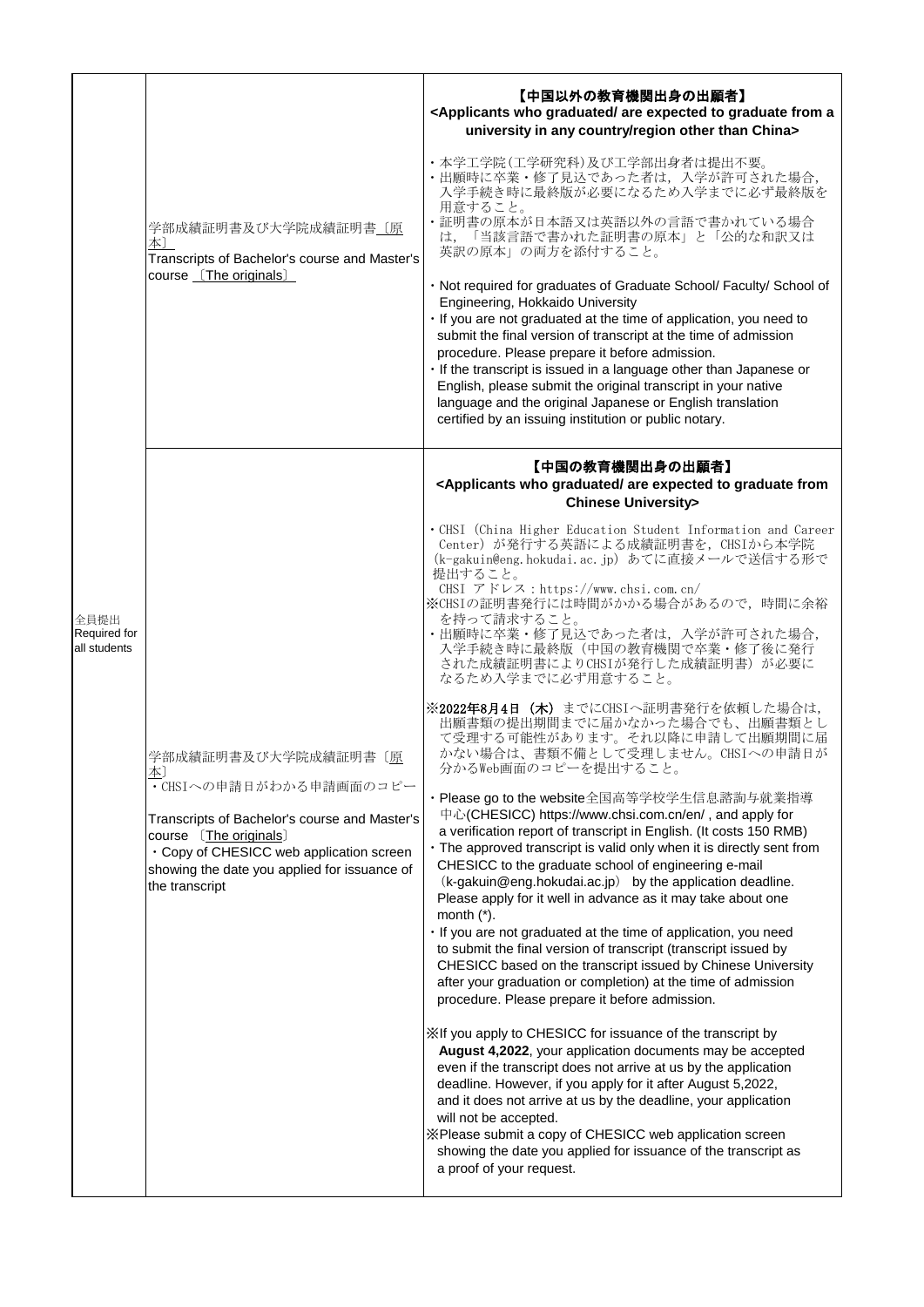| 全員提出<br>Required for<br>all students                                                                                                                                        | 写真3枚<br>3 of photographic portraits of applicant                                                                                                                                                                                                                                                                                                                                                                                                      | ・縦4cm×横3cm:2枚(うち1枚は研究生入学願書に貼付)<br>・縦3cm×横2.5cm:1枚<br>・3ヶ月以内に撮影したもの。<br>・写真の裏に氏名を記載すること。<br>$\cdot$ 2 of photographic portraits of applicant in size 4cm $\times$ 3cm<br>(Paste one of them on your Application for Research Student.)<br>A photographic portraits of applicant in size $3cm \times 2.5cm$<br>. Taken within the last 3 months<br>. Write your name on the back of the photos.                                                                                                                                                                                                  |
|-----------------------------------------------------------------------------------------------------------------------------------------------------------------------------|-------------------------------------------------------------------------------------------------------------------------------------------------------------------------------------------------------------------------------------------------------------------------------------------------------------------------------------------------------------------------------------------------------------------------------------------------------|------------------------------------------------------------------------------------------------------------------------------------------------------------------------------------------------------------------------------------------------------------------------------------------------------------------------------------------------------------------------------------------------------------------------------------------------------------------------------------------------------------------------------------------------------------------------------------------------|
| 外国人留学生<br>のみ提出<br>Required for<br>international<br>students Only                                                                                                            | 最終出身学校の指導教員の推薦書 <u>〔原本〕</u><br>Recommendation letter from a supervisor at<br>graduate institution [The original]                                                                                                                                                                                                                                                                                                                                      | ・様式任意。(日本語または英語で作成されていること)<br>・本学工学院(工学研究科)及び工学部出身者は提出不要。<br>・最終出身学校の指導教員の署名がある原本を提出すること<br>(電子サインは不可)。<br>•出願期間初日より1年以内に発行されたものであること。<br>· Unspecified format (It must be written in Japanese or English)<br>· Not required for graduates of Graduate School/ Faculty/ School of<br>Engineering, Hokkaido University<br>· It should be an original with the signature of academic advisor at<br>the institution most currently you graduated. (Digital signature<br>is not acceptable.)<br>· It must be a certificate issued within one year from the first day of<br>the application period. |
|                                                                                                                                                                             | パスポートのコピー<br>Photocopy of passport                                                                                                                                                                                                                                                                                                                                                                                                                    | •日本に在住の外国人については在留カード (両面)のコピーを<br>提出すること。<br>Foreign residents who are living in Japan should submit a<br>photocopy of their Residence Card (Both sides).                                                                                                                                                                                                                                                                                                                                                                                                                                      |
| ∖学時に民間<br>会社等に所属<br>している場合<br>のみ提出<br>Required<br>who belong<br>to a private<br>company<br>when he/she<br>enrolls at<br>Hokkaido<br>University as<br>a research<br>student. | 研究が個人的研究である旨の本人の確約書<br>Letter of commitment prepared by the<br>applicant indicating the reason he/she wishes<br>to conduct personal research                                                                                                                                                                                                                                                                                                          | ・本学所定の様式(様式1)に記入し,提出すること。<br>Complete and submit the university's prescribed form. (Form 1)                                                                                                                                                                                                                                                                                                                                                                                                                                                                                                    |
|                                                                                                                                                                             | only for those 会社等の事業目的追求のために派遣するもの<br>ではない旨の所属長の確約書及び在籍のまま<br>研究生として入学することに差し支えない旨<br>の所属長の承諾書<br>Letter of commitment prepared by your<br>immediate supervisor confirming that you are<br>not being sent by your company to conduct<br>research at the university for business<br>purposes and a letter of approval prepared by<br>your immediate supervisor indicating approval<br>of your admission as a research student while<br>being employed | ・本学所定の様式(様式2)に記入し、提出すること。<br>Complete and submit the university's prescribed form. (Form 2)                                                                                                                                                                                                                                                                                                                                                                                                                                                                                                    |

※出願書類と併せて「出願書類提出確認票」も提出すること。

※出願書類に不備がある場合は、出願書類を受理しません。

※出願書類の記載方法について不明な点がある場合は、事前に「6.出願書類提出先」に問い合わせること。 ※出願書類記載後及び出願書類郵送前の記載内容等確認は受け付けないので、誤記や記入漏れがないよう各自で確認すること。 ※出願書類に虚偽の記載をした者は、入学決定後であっても入学を取り消すことがある。

※Please submit "Check List of Application Documents" along with the application documents.

※If the application documents are incomplete, they will not be accepted.

※If you have any questions about how to fill out the application documents, please contact "6. Mailing Address" in advance. ※We do not accept checking of the contents after you fill out the application documents and before you mail them.

 Please check the contents by yourself and make sure that there are no errors or omissions. ※If you make false statements in the application documents, your admission may be canceled even after it is accepted.

## ※本学所定の様式は,下記ウェブサイトよりダウンロードすること。

Prescribed forms may be downloaded from the university's website below.

 [【工学研究院](http://www.eng.hokudai.ac.jp/graduate/examinfo/) [Faculty of Engineering](http://www.eng.hokudai.ac.jp/graduate/examinfo/)】 http://www.eng.hokudai.ac.jp/graduate/examinfo/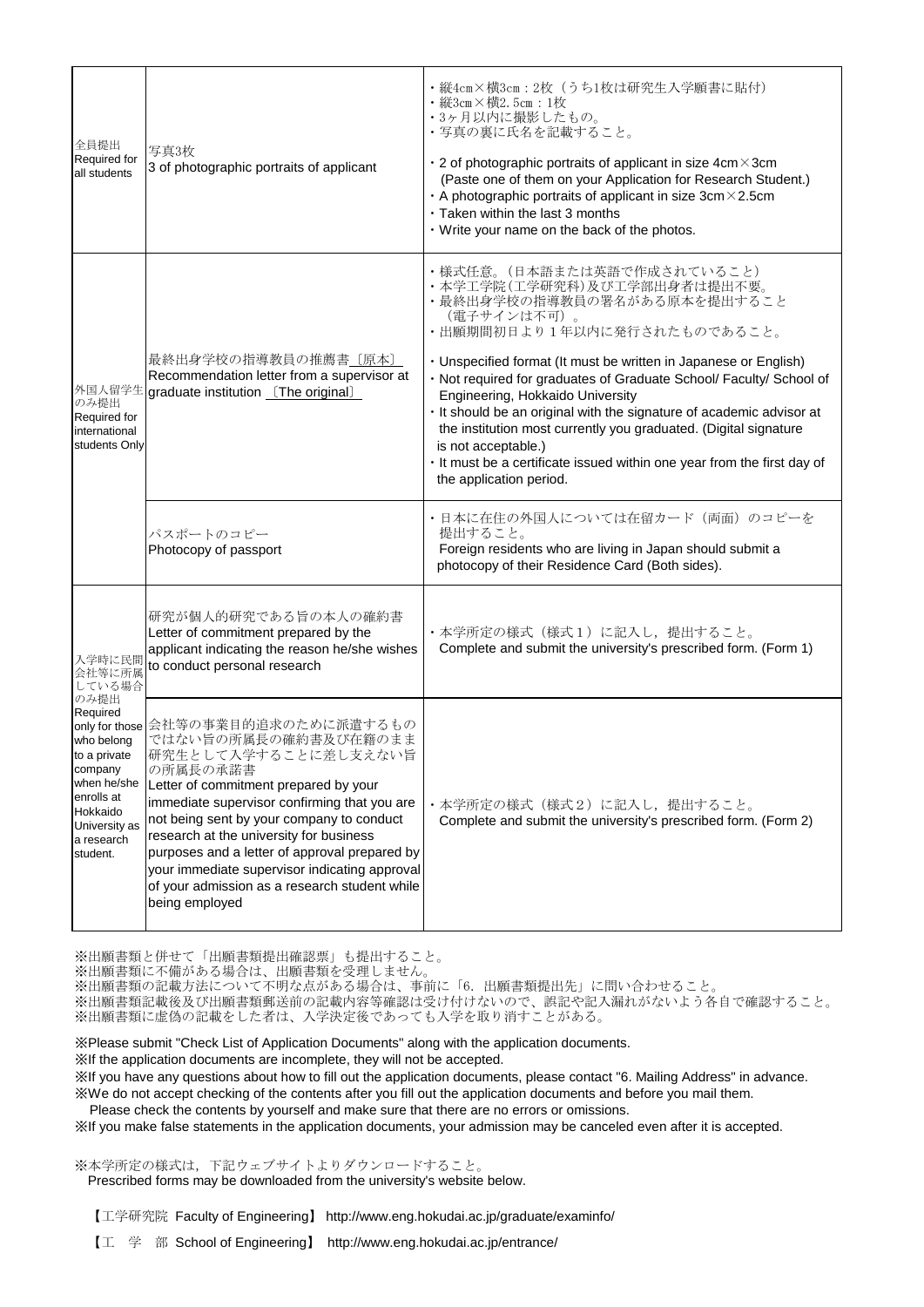## 4.費用について **Expenses**

| ①検定料        | $ 9,800 \text{H} \ (9,800 \ \text{yen})$                                                                       |  |  |
|-------------|----------------------------------------------------------------------------------------------------------------|--|--|
| Examination | · 「1. 出願期間」の期間中に「インターネット出願サイト (http://e-apply.jp/e/hokudai-eng/) 」                                             |  |  |
| fee         | を通じて支払うこと。                                                                                                     |  |  |
|             | ・期間初日は10時00分から、最終日は17時00分まで支払いが可能。                                                                             |  |  |
|             | ・コンビニエンスストア、クレジットカード等での支払いが可能。(支払いに際し、決済手数料                                                                    |  |  |
|             | 500円が必要となる。)                                                                                                   |  |  |
|             | ・検定料の納付にあたっては、パスワードが必要になるため、事前に工学系事務部                                                                          |  |  |
|             | 教務課大学院担当宛 (k-gakuin@eng. hokudai. ac. jp)にメールで                                                                 |  |  |
|             | パスワードを請求すること。                                                                                                  |  |  |
|             |                                                                                                                |  |  |
|             | · Pay examination fee through our application website (http://e-apply.jp/e/hokudai-eng/)                       |  |  |
|             | during "1.Application Period".                                                                                 |  |  |
|             | · Payment can be made through the application website from 10:00 a.m. of the first day to                      |  |  |
|             | 5:00 p.m. of the last day of the application period.                                                           |  |  |
|             | · You may pay at a convenience store or online with a credit card.                                             |  |  |
|             | (There will be an additional charge of 500 yen for the online                                                  |  |  |
|             | payment service.)                                                                                              |  |  |
|             | · When you pay the examination fee through the application website,                                            |  |  |
|             | <インターネット出願サイトORコード><br>you need a password. Please send an e-mail to                                           |  |  |
|             | <online application="" code="" qr="" system=""><br/>"k-gakuin@eng.hokudai.ac.jp" to get the password.</online> |  |  |
|             |                                                                                                                |  |  |
|             |                                                                                                                |  |  |
| ②入学料        | $\left  84,600 \text{H } (84,600 \text{ yen}) \right $                                                         |  |  |
| Enrollment  | 納付期日は入学許可者に別途通知する。                                                                                             |  |  |
| fee         | The due date of the payment will be announced to those whose admission have been approved.                     |  |  |
|             |                                                                                                                |  |  |
| ③授業料        | 356, 400円 (年額) (356, 400 ven (annual total))                                                                   |  |  |
| Tuition     | 前期・後期に分けて納付する。納付期日は入学許可者に別途通知する。                                                                               |  |  |
|             | Payments are to be made in two installments. The due date of the payment will be announced to those whose      |  |  |
|             | admission have been approved.                                                                                  |  |  |
|             |                                                                                                                |  |  |

※既納の検定料・入学料・授業料は,いかなる場合においても還付しない。 ※入学時及び在学中に学生納付金の改定が行われた場合には、改定時から新たな納付金が適用される。

※Once paid, examination fees, enrollment fees and tuition payments shall not be refunded for any reason. ※If any revision is made at the time of admission or while the student is enrolled, the new amount will apply as of the time of the revision.

## 5.出願書類提出方法 **Application submission**

書留郵便・DHL・EMSなど追跡可能なサービスで郵送すること。 ※各自配達状況を確認してください。出願書類の到着等に関する問い合わせには応じません。

Please send the application documents by registered mail, DHL, EMS, or other traceable means. ※Please check the delivery status by yourself. We will not respond to inquiries regarding the arrival of your application documents.

### 6.出願書類提出先(担当) **Mailing Address**

〒060-8628 札幌市北区北13条西8丁目 北海道大学工学系事務部教務課

【工学研究院へ出願】大学院担当 Email:k-gakuin@eng.hokudai.ac.jp

【工 学 部 へ 出願】学部担当 Email:k-kyomu@eng.hokudai.ac.jp

Kita 13 Nishi 8, Kita-ku, Sapporo, 060-8628 Japan Academic Affairs Division School and Faculty of Engineering Hokkaido University

【Apply to Faculty of Engineering】 Email:k-gakuin@eng.hokudai.ac.jp 【Apply to School of Engineering】 Email:k-kyomu@eng.hokudai.ac.jp